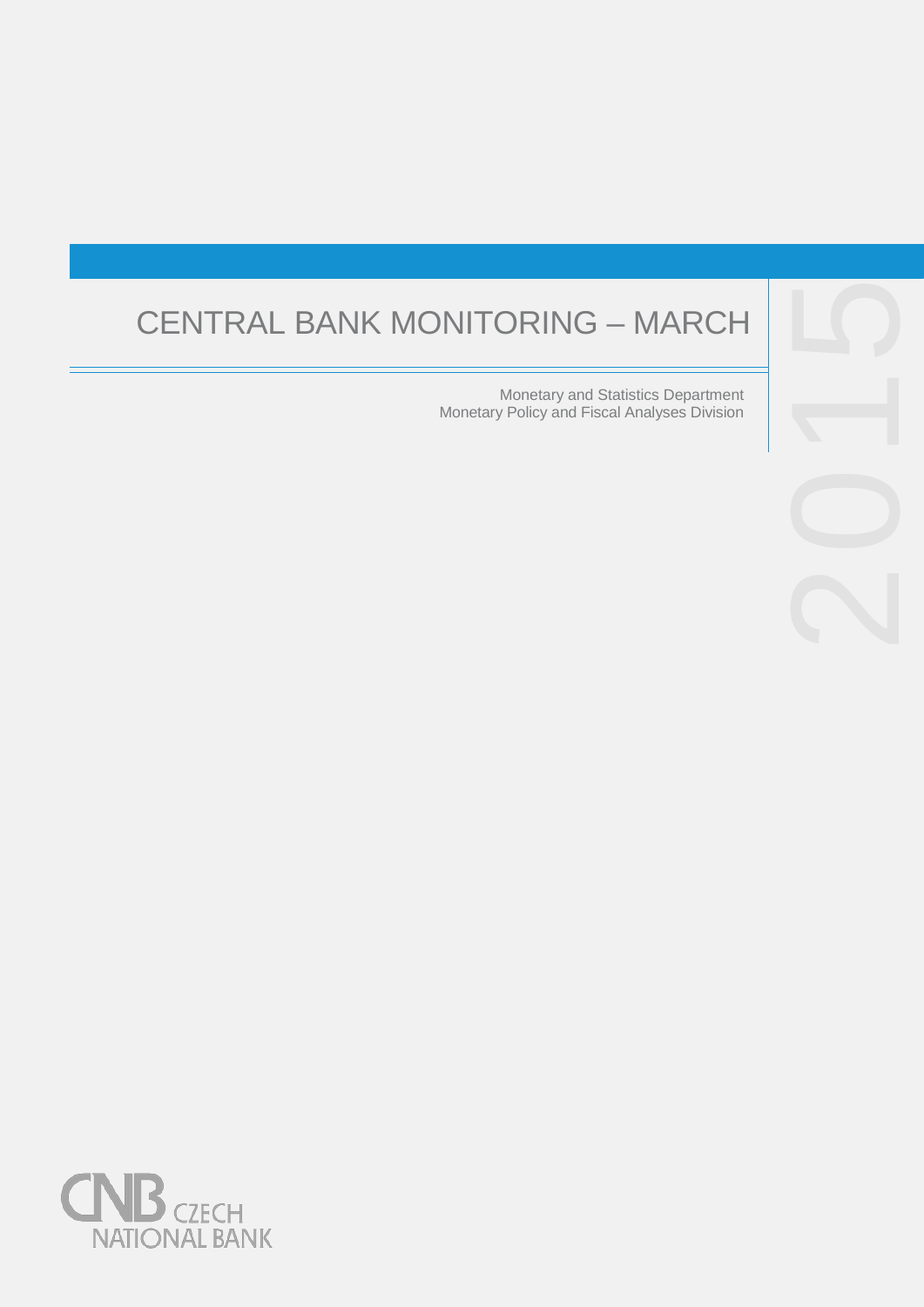## **In this issue**

*The past quarter was marked by a number of major events. The Swiss central bank astounded the world by discontinuing its exchange rate commitment, while the ECB and the Riksbank started to purchase government bonds. In addition, the SNB and the Danish central bank lowered selected interest rates further into negative territory, and the Riksbank, faced with deflation, took the same action. Prices are also falling in some Central European countries. In January, they went down by 1.4% in Hungary and by 1.3% in Poland. The MNB did not ease monetary conditions, but the NBP cut its rate by 0.50 pp in March. The Fed and the BoE made no changes to their monetary policy settings either, even though they too are facing falling inflation.* Spotlight *focuses on the economic consequences of the sharp fall in global oil prices and the related monetary policy responses in selected countries. Our* Selected Speech *is by SNB Chairman Thomas Jordan, who, among other things, explains the reasons for the SNB discontinuing the minimum exchange rate of the Swiss franc against the euro.*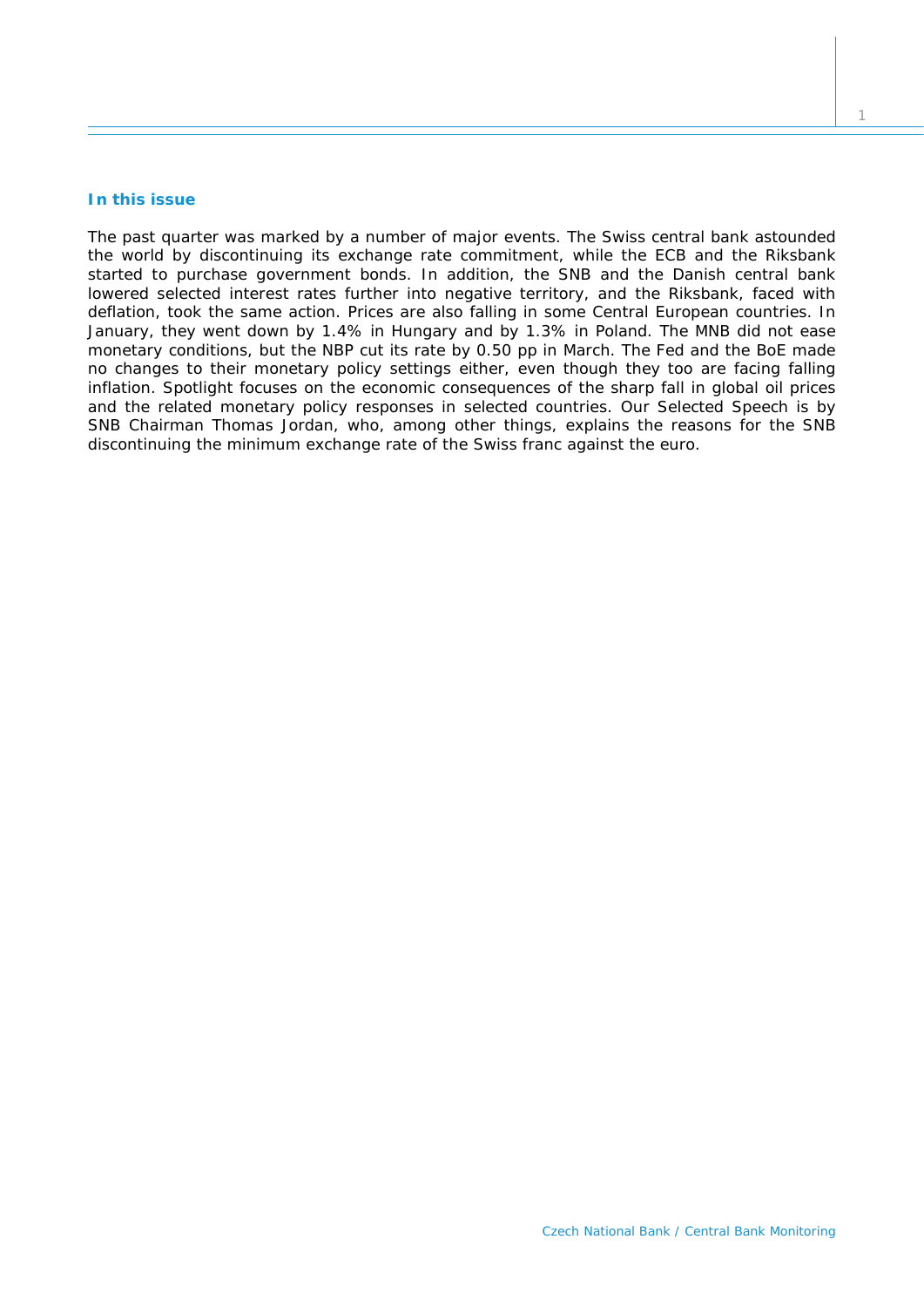# **1. LATEST MONETARY POLICY DEVELOPMENTS AT SELECTED CENTRAL BANKS**

## **Key central banks of the Euro-Atlantic area**

|                                                                                                                                                                                                                                                                                                                            | Euro area (ECB)                              | USA (Fed)                            | <b>United Kingdom (BoE)</b>                              |  |  |
|----------------------------------------------------------------------------------------------------------------------------------------------------------------------------------------------------------------------------------------------------------------------------------------------------------------------------|----------------------------------------------|--------------------------------------|----------------------------------------------------------|--|--|
| <b>Inflation target</b>                                                                                                                                                                                                                                                                                                    | $< 2\%$ <sup>1</sup>                         | $< 2\%^{2}$                          | 2%                                                       |  |  |
| <b>MP</b> meetings<br>(rate changes)                                                                                                                                                                                                                                                                                       | 8 Jan (0.00)<br>5 Feb (0.00)<br>5 Mar (0.00) | 16-17 Dec (0.00)<br>27-28 Jan (0.00) | $7 - 8$ Jan $(0.00)$<br>4-5 Feb (0.00)<br>4-5 Mar (0.00) |  |  |
| <b>Current basic rate</b>                                                                                                                                                                                                                                                                                                  | 0.05%                                        | $0 - 0.25%$                          | 0.50%                                                    |  |  |
| <b>Latest inflation</b>                                                                                                                                                                                                                                                                                                    | $-0.3\%$ (Feb 2015) <sup>3</sup>             | $-0.1\%$ (Jan 2015)                  | 0.3% (Jan 2015)                                          |  |  |
| <b>Expected MP meetings</b>                                                                                                                                                                                                                                                                                                | 2 Apr<br>7 May<br>3 Jun                      | 17-18 Mar<br>28-29 Apr<br>16-17 Jun  | $8-9$ Apr<br>8-11 May<br>$3-4$ Jun                       |  |  |
| Other expected events                                                                                                                                                                                                                                                                                                      | $3$ Jun:<br>publication of forecast          | 15 Apr: publication of<br>Beige Book | 13 May: publication of<br><b>Inflation Report</b>        |  |  |
| Expected rate movements <sup>4</sup>                                                                                                                                                                                                                                                                                       | $\rightarrow$                                |                                      | $\rightarrow$                                            |  |  |
| ECB definition of price stability; <sup>2</sup> January 2012 definition of inflation target; <sup>3</sup> flash estimate; <sup>4</sup> direction of<br>expected change in rates in coming quarter taken from Consensus Forecast survey.                                                                                    |                                              |                                      |                                                          |  |  |
| Key interest rates<br><b>Inflation</b><br>1.00<br>3<br>0.75<br>2<br>0.50<br>$\mathbf{1}$<br>0.25<br>$\Omega$<br>0.00<br>$-1$<br>2/14<br>4/14<br>10/14<br>12/14<br>6/14<br>8/14<br>2/15<br>1/14<br>3/14<br>5/14<br>7/14<br>9/14<br>11/14<br>1/15<br><b>USA</b><br><b>UK</b><br><b>USA</b><br>euro area<br>UK ·<br>euro area |                                              |                                      |                                                          |  |  |

The **ECB** kept its interest rates unchanged. On 9 March 2015, however, it will start purchasing public sector securities in the secondary market. The combined monthly purchases will amount to EUR 60 billion (see *News*). Inflation has been negative since December, largely due to falling oil prices. Inflation is expected to remain very low or negative in the months ahead. According to the ECB, the price level will start rising gradually later this year. The forecast foresees inflation at 0.0% in 2015 and 1.5% in 2016. The outlook for economic growth has been revised upwards, reflecting the expected favourable impact of lower oil prices, the weaker effective exchange rate of the euro and the ECB's recent monetary policy measures.

The **Fed** is continuing to keep interest rates in the range of 0.0% and 0.25% and to reinvest principal payments from its holdings of agency debt and agency mortgage-backed securities. Maturing Treasury securities are being rolled over. Thanks to solid job gains, underutilisation of labour resources is gradually diminishing and the unemployment rate is falling. Household consumption is rising moderately and the recent fall in energy prices has increased the purchasing power of households. The FOMC currently anticipates that, even after employment and inflation are near the Fed's objectives, economic conditions may, for some time, warrant keeping the target federal funds rate below levels the FOMC views as normal in the longer run.

The **BoE** left its key interest rate at 0.50% and also maintained the size of its securities holdings. GDP growth was 2.7% in 2014 and domestic demand remains robust amid a continuing decline in unemployment. Inflation dropped further to 0.3%, mainly because of falling fuel prices and lower food prices due to competition between retail chains. The BoE expects inflation to turn negative for a short time in the spring months.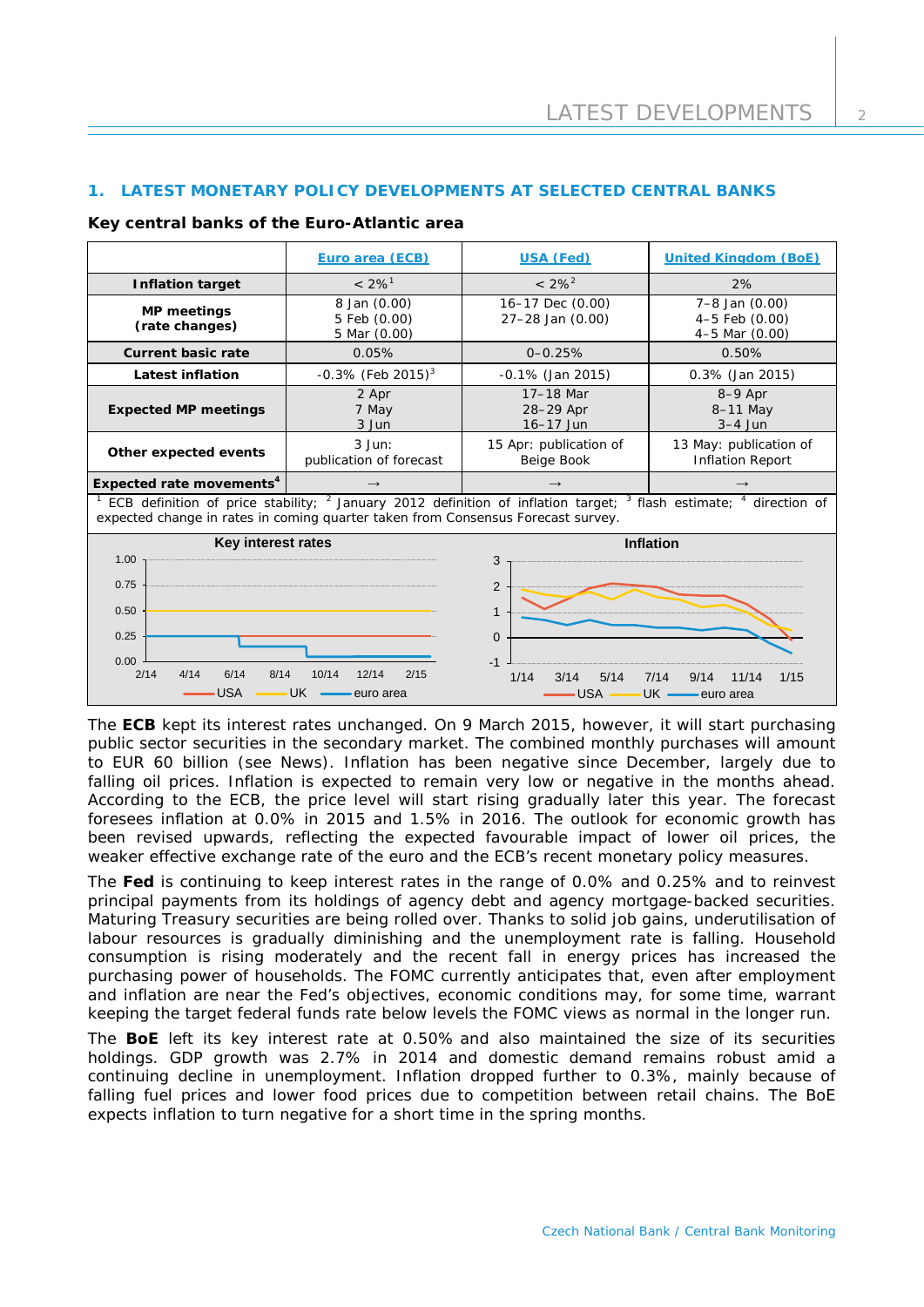|                                                                                                                                                                                   | <b>Sweden (Riksbank)</b>                          | <b>Hungary (MNB)</b>                                                                                    | Poland (NBP)                                          |  |
|-----------------------------------------------------------------------------------------------------------------------------------------------------------------------------------|---------------------------------------------------|---------------------------------------------------------------------------------------------------------|-------------------------------------------------------|--|
| <b>Inflation target</b>                                                                                                                                                           | 2%                                                | 3%                                                                                                      | 2.5%                                                  |  |
| <b>MP</b> meetings<br>(rate changes)                                                                                                                                              | 27 Oct (-0.25)<br>15 Dec (0.00)<br>11 Feb (-0.10) | 16 Dec (0.00)<br>27 Jan (0.00)<br>24 Feb (0.00)                                                         | 13-14 Jan (0.00)<br>3-4 Feb (0.00)<br>3-4 Mar (-0.50) |  |
| <b>Current basic rate</b>                                                                                                                                                         | $-0.10%$                                          | 2.10%                                                                                                   | 1.50%                                                 |  |
| <b>Latest inflation</b>                                                                                                                                                           | $-0.2\%$ (Jan 2015)                               | $-1.4$ % (Jan 2015)                                                                                     | $-1.3\%$ (Jan 2015)                                   |  |
| <b>Expected MP meetings</b>                                                                                                                                                       | 28 Apr                                            | 21 Apr<br>26 May<br>$23$ Jun                                                                            | $14-15$ Apr<br>$5-6$ May<br>$2-3$ Jun                 |  |
| Other expected events                                                                                                                                                             | 29 Mar: publication of<br>Monetary Policy Report  | 24 Mar: publication of<br>Quarterly Report on Inflation                                                 | mid-Jun: publication of<br><b>Inflation Report</b>    |  |
| Expected rate movements <sup>1</sup>                                                                                                                                              | $\rightarrow$                                     | $\rightarrow$                                                                                           | $\rightarrow$                                         |  |
| <sup>1</sup> Direction of expected change in rates in coming quarter taken from Consensus Forecast survey.                                                                        |                                                   |                                                                                                         |                                                       |  |
| Key interest rates<br>3<br>$\overline{2}$<br>$\mathbf{1}$<br>$\Omega$<br>$-1$<br>2/14<br>4/14<br>6/14<br>10/14<br>12/14<br>2/15<br>8/14<br><b>SWE</b><br><b>HUN</b><br><b>POL</b> |                                                   | <b>Inflation</b><br>2<br>$\mathbf{1}$<br>$\Omega$<br>$-1$<br>$-2$<br>1/14<br>3/14<br>5/14<br><b>SWE</b> | 11/14<br>1/15<br>7/14<br>9/14<br><b>HUN</b><br>POL    |  |

## **Selected central banks of inflation-targeting EU countries**

Although the Swedish economy is relatively strong, low current inflation and a fall in the inflation outlook and inflation expectations caused the **Riksbank** to cut its main monetary policy rate (the repo rate) to negative figures (-0.10%). According to the Riksbank, the rate will remain at this level until CPIF inflation (i.e. consumer price inflation with a fixed mortgage interest rate) is close to 2%. The current Riksbank forecast expects this to happen in the second half of 2016. The Riksbank also decided to make purchases of government bonds with maturities from 1 year up to 5 years for SEK 10 billion and said it was ready to use additional instruments to ease the monetary conditions. It mentioned the following possibilities: further repo rate cuts, postponing the first repo rate increase, increasing the purchases of government bonds and introducing a programme of loans to companies via banks.

The **MNB** left its monetary policy rate unchanged at 2.10% in the past quarter. While the pace of economic activity is strengthening, output remains below potential. The MNB expects the domestic real economy to continue to have a disinflationary impact, albeit to a diminishing extent. Unemployment in Hungary is still falling, but remains above the natural rate. Inflationary pressures are likely to remain moderate or even subdued for an extended period. Inflation was strongly negative in January (-1.4%). Prices are being affected by persistently low inflation in external markets, global commodity prices and import prices, the degree of unused capacity in the economy and a moderation in inflation expectations.

At its March meeting the **NBP** lowered its key interest rate by 0.50 pp to 1.50%, adding that this decision concludes the monetary easing cycle. Deflation in Poland is getting more prolonged and is deepening due to moderate wage growth, the fall in global commodity prices and no demand pressures. Inflation expectations of enterprises and households remain very low. The risk of inflation remaining below the target in the medium term has increased significantly. The NBP substantially lowered its inflation forecast, expecting inflation between -1.0% and 0.0% this year and between -0.1% and 1.8% in 2016. Another argument for easing monetary policy was the risk of the zloty appreciating due to the launch of the ECB's QE. Despite slowing slightly, economic growth stayed close to 3% in 2014 Q4.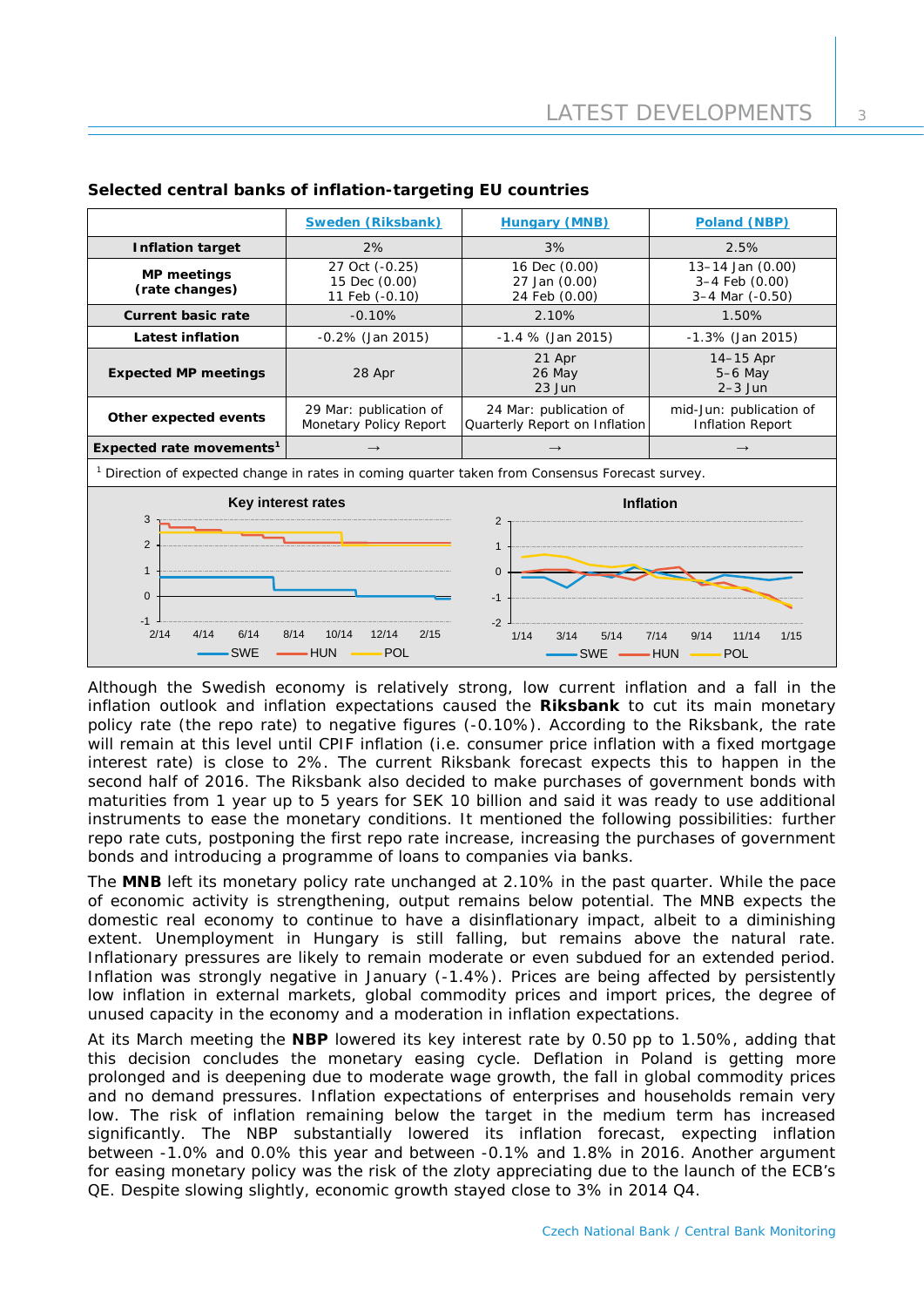|                                      | <b>Norway (NB)</b>                               | <b>Switzerland (SNB)</b>                         | <b>New Zealand (RBNZ)</b>                           |
|--------------------------------------|--------------------------------------------------|--------------------------------------------------|-----------------------------------------------------|
| <b>Inflation target</b>              | 2.5%                                             | $0 - 2%$                                         | 2%                                                  |
| <b>MP</b> meetings<br>(rate changes) | 11 Dec (-0.25)                                   | 11 Dec (0.00)<br>15 Jan (reduction in range)     | 11 Dec (0.00)<br>29 Jan (0.00)                      |
| Current basic rate                   | 1.25%                                            | from $-1.25\%$ to $-0.25\%$ <sup>1</sup>         | 3.50%                                               |
| <b>Latest inflation</b>              | 2.0% (Jan 2015)                                  | $-0.5\%$ (Jan 2015)                              | $0.8\%$ (2014 Q4)                                   |
| <b>Expected MP meetings</b>          | 19 Mar<br>7 May                                  | 19 Mar                                           | 12 Mar<br>30 Apr                                    |
| Other expected events                | 19 Mar: publication of<br>Monetary Policy Report | 19 Mar: publication of<br>Monetary Policy Report | 12 Mar: publication of<br>Monetary Policy Statement |
| Expected rate movements <sup>2</sup> | $\rightarrow$                                    | $\rightarrow$                                    | $\rightarrow$                                       |

## **Other selected inflation-targeting countries**

<sup>1</sup> Chart displays centre of band; <sup>2</sup> direction of expected change in rates in coming quarter taken from Consensus Forecast survey or, in the case of New Zealand, from RBNZ survey.



The **NB** lowered its interest rate by 0.25 pp to 1.25%, as it attaches importance to countering the risk of a pronounced downturn in the economy. The rate can be expected to remain at 1.25% until the end of 2016. The NB expects domestic economic growth to slow, mainly because of softening activity and lower investment in the petroleum industry. In this context, the NB also expects unemployment to rise because of reported staff and cost cutbacks. The Norwegian krone has depreciated, which is helping to dampen the adverse effects of lower oil prices and to support export industries. Residential mortgage lending rates saw a further decrease.

The **SNB** discontinued its exchange rate commitment (CHF 1.20 per euro) and lowered interest rates into negative territory. The target range for the key monetary policy rate (3M LIBOR) was lowered from between -0.75% and 0.25% to between -1.25% and -0.25%. The interest rate on sight deposit account balances was cut by 0.5 pp to -0.75%. These balances are held with the SNB by financial institutions (banks, insurance corporations and central banks) and the negative interest applies to them only if they exceed a threshold of CHF 10 million. According to the SNB, the target range for the key monetary policy rate was moved further into negative territory to ensure that the discontinuation of the minimum exchange rate does not lead to an inappropriate tightening of monetary conditions.

The **RBNZ** left its key monetary policy interest rate unchanged at 3.50%. Economic growth is running above 3% thanks to rising construction output and household income. The New Zealand dollar weakened slightly, but it remains overvalued and the RBNZ expects it to depreciate further. According to the RBNZ, the lower oil prices will have a significant impact on prices. The initial effect will be through fuel prices. This will then boost households' purchasing power and lower the cost of doing business.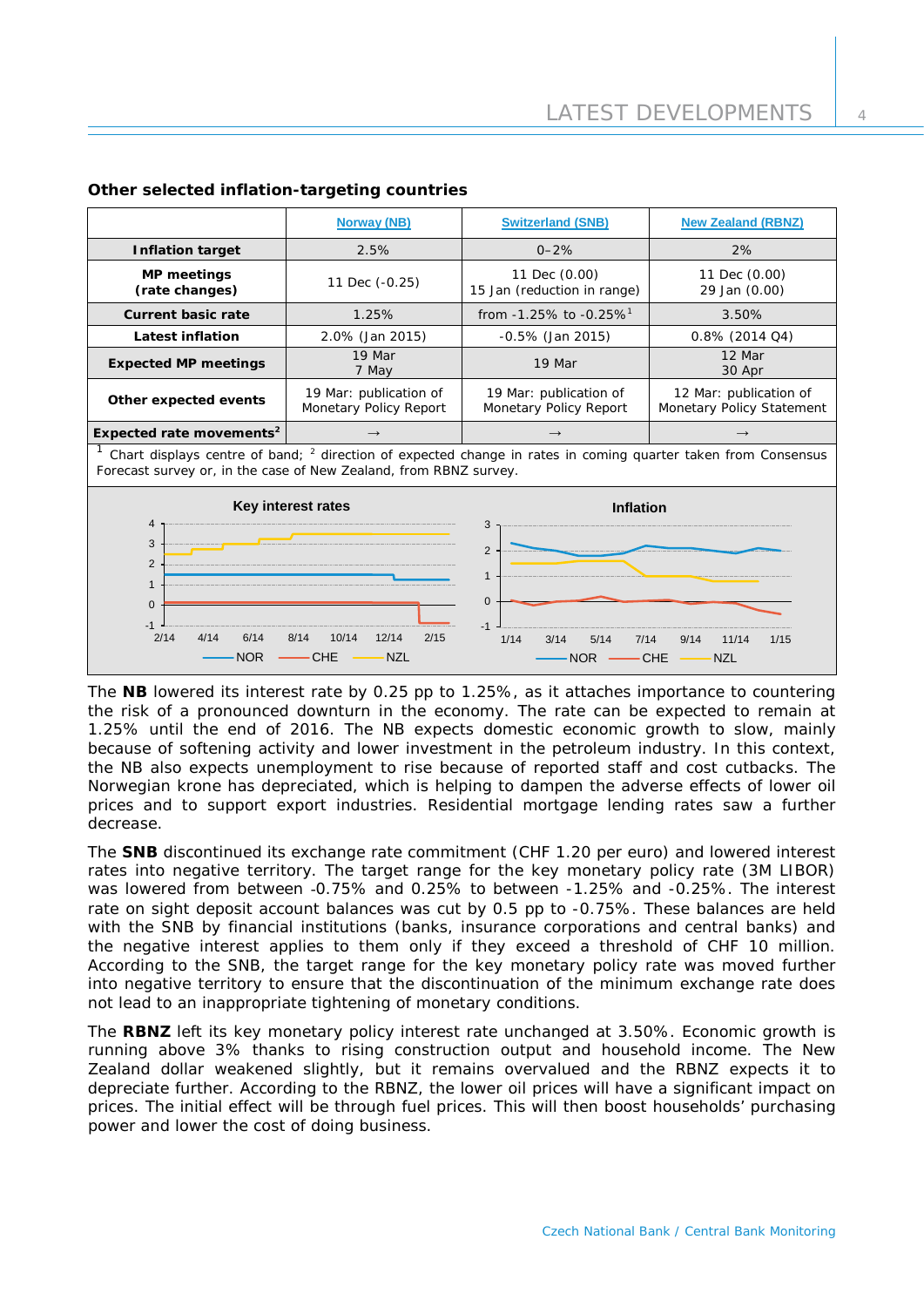# **2. NEWS**

#### **[SNB discontinues minimum exchange rate](http://www.snb.ch/en/mmr/reference/pre_20150115/source/pre_20150115.en.pdf)**

The Swiss National Bank astounded the markets in mid-January when it discontinued its minimum exchange rate of CHF 1.20 per euro, which had been in place for more than three years. At a press conference, the central bank justified its decision by citing divergences between the monetary policies of the US and the Eurozone. The euro has depreciated considerably against the US dollar, making the Swiss franc weaker against the dollar. After the announcement, the Swiss franc appreciated sharply and then adjusted moderately. At the end of February, the exchange



rate was around CHF 1.07 to the euro. In order to keep the Swiss franc above the declared level the SNB had bought a massive amount of foreign currencies (especially in the first half of 2012). At the beginning of this year, a further enormous increase in foreign reserves – and thus in the central bank's balance sheet (the largest in the world as a percentage of GDP) – was imminent. More details about the reasons for the January decision are given in our *Selected Speech* by SNB Governor Thomas Jordan.

#### **ECB launches [expanded asset purchase programme…](https://www.ecb.europa.eu/press/pr/date/2015/html/pr150122_1.en.html)**

The European Central Bank expanded its purchases to include bonds issued by euro area central governments, agencies and European institutions. The combined asset purchases (encompassing the ABSPP and CBPP3 programmes) are to amount to EUR 60 billion monthly and will be carried out until at least September 2016. The purchases of securities will be allocated across issuers from the various euro area countries on the basis of the ECB's capital key. Limits have been set – for example, not more than 33% of each issuer's debt will be bought. The ECB will hold 8% of the total purchases, while the rest will be apportioned to the national central banks. One-fifth will be subject to a regime of risk sharing, while for four-fifths the risk will be borne solely by the NCBs.

#### **…and begins [publishing accounts of monetary policy discussions](https://www.ecb.europa.eu/press/pr/date/2014/html/pr141218.en.html)**

The ECB is publishing **[accounts](https://www.ecb.europa.eu/press/accounts/2015/html/index.en.html)** of Governing Council monetary policy discussions starting from January 2015. The accounts offer a fair and balanced reflection of policy deliberations in an unattributed form. They are to be released four weeks after each meeting. The first account, depicting the January policy discussion, was published in February.

At the same time, a new Economic Bulletin replaced the Monthly Bulletin. It will be published two weeks after each meeting.

#### **[Lithuania becomes 19th member of](https://www.ecb.europa.eu/press/pr/date/2015/html/pr150101.en.html) euro area**



Lithuanians started using the euro on 1 January this year. The changeover went smoothly. Lietuvos bankas has thus become a member of the Eurosystem. Lithuania also joined the Single Supervisory Mechanism, which brings bigger banks under ECB supervision.

#### **BoE announces [measures to bolster transparency](http://www.bankofengland.co.uk/publications/Pages/news/2014/168.aspx)**

The Bank of England announced the following changes to its practices to further bolster its transparency: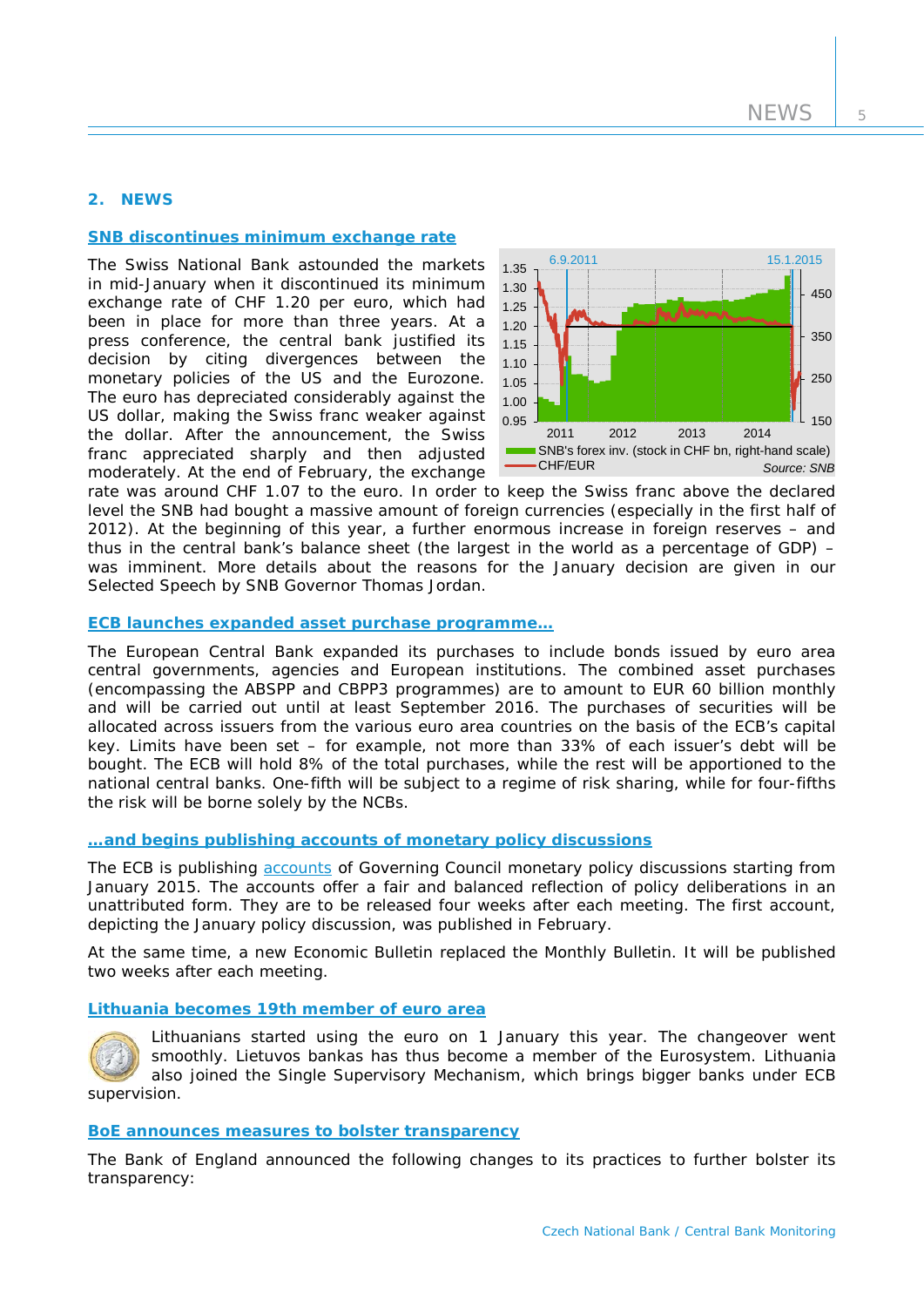- publication of both the minutes and the Inflation Report at the same time as its policy decisions, starting in August 2015;
- publication of written transcripts of the meeting with an 8-year lag;
- alteration of the 2016 schedule to provide scope to move to eight policy meetings a year;
- plan to hold four joint meetings between the MPC and FPC in 2016.

#### **Danish central bank faces krone appreciation pressures**

The Danish krone came under strong market pressures following the SNB's decision to discontinue the minimum exchange rate and the ECB's announcement of massive bond purchases. With the main objective of keeping the currency in a narrow band  $(7.4 \text{DKK/EUR} \pm 2.25\%)$ , the Danmarks Nationalbank (DN) usually follows the ECB's interest rate changes. At the beginning of this year it was forced to intervene in the forex market and lowered its deposit rate four times in just two weeks, by a total of 70 bp to -0.75%. The central bank's foreign currency



reserves increased by DKK 106.6 billion to DKK 564.1 billion in January and by a further DKK 172.9 billion at the start of February. At the DN's recommendation, the Ministry of Finance decided to suspend the issuance of bonds.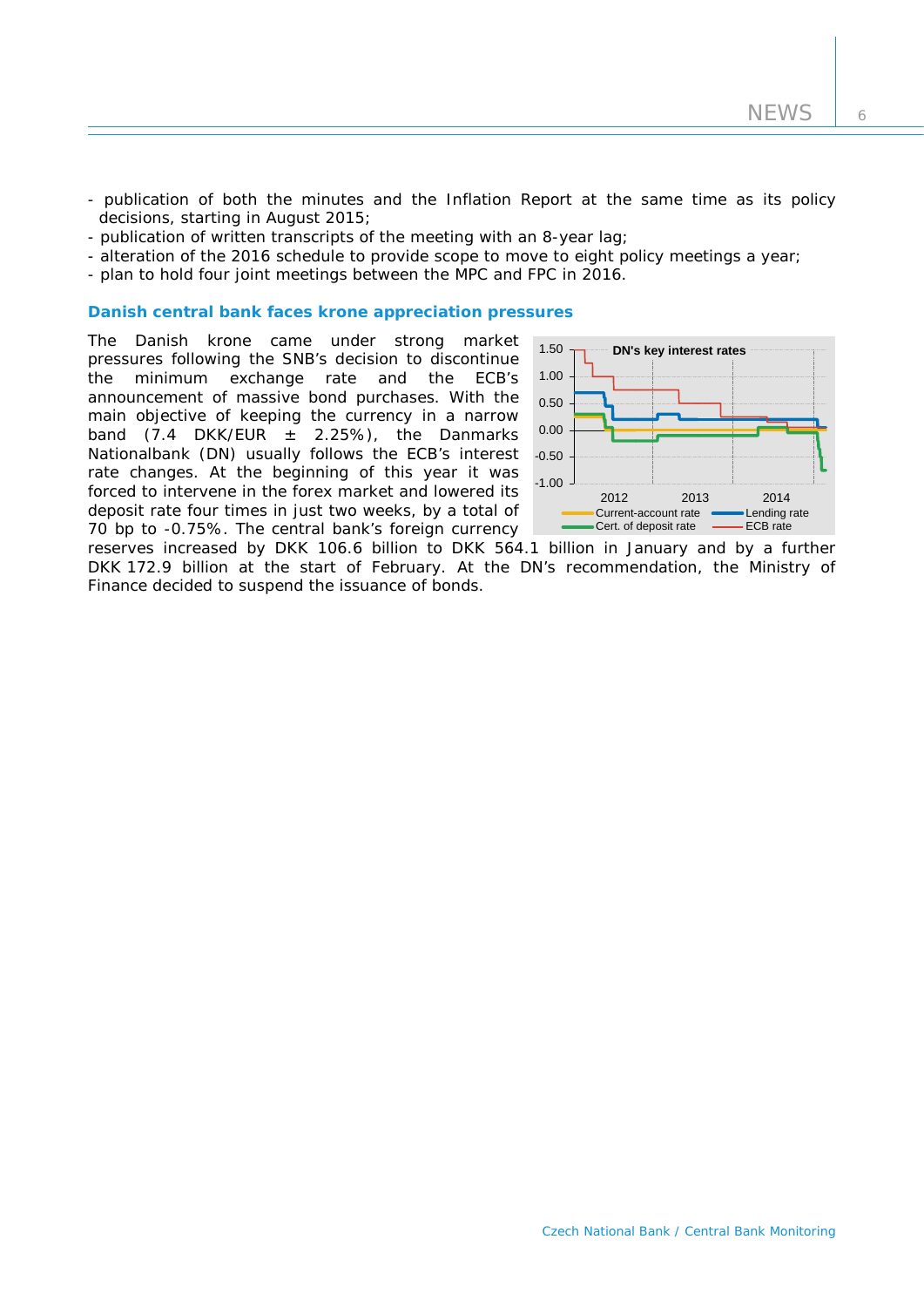#### **3. SPOTLIGHT: CENTRAL BANKS' RESPONSE TO THE OIL PRICE DECLINE**

*The recent sharp fall in oil prices should significantly bolster global economic growth. While oilimporting countries will mainly feel positive economic impacts, for exporters the consequences may be very painful. At the same time, most economies will experience large anti-inflationary effects, which may be intensified by an appreciating domestic currency. By contrast, exchange rate depreciation may dampen those effects. In economies whose monetary policy rates are currently close to zero or even negative, with some of them using unconventional instruments already, central banks will have to consider further measures to ease monetary conditions.*

The price of oil has dropped by more than one-half since last June. This should bolster overall global economic growth, but it will have very uneven impacts across economies. Low oil prices will be reflected in lower costs of firms, while households will save on energy and will thus be able to increase consumption. However, the price slump may have dramatic negative consequences for oil producers and oil industry companies and their investors. This in turn will reduce investment in the energy sector.

The resulting impacts on economic growth in individual countries will vary depending on the structure of the economy and especially on whether the country is an oil exporter (and how large a share oil production has in GDP or how much the state budget depends on oil revenues) or a net importer (and how high its import and energy intensity is). The exchange rate of the national currency against the dollar may either dampen or intensify the fall in oil prices and its impacts on the economy (depreciation against the dollar implies a smaller drop in the domestic currency price of oil).

The direct effects on inflation are generally downward, the first-round effects going via prices of oil products and the second-round effects via lower costs of production and distribution of other goods. In the longer run, conversely, a pick-up in demand and economic growth will foster renewed growth in inflation in the case of importers, while for exporters the antiinflationary pressures will increase further due to slower economic activity. Exchange rate changes may affect inflation in the two groups of countries in the opposite direction than economic activity. As the oil price decreases, the current accounts of net exporters deteriorate, exerting downward pressure on the domestic currency (unless the exchange rate is fixed) and causing inflation to rise. On the other hand, the currencies of net importers may tend to appreciate as a result of an improving current account balance, thus potentially continuing to foster lower prices. In this situation, central banks should try to ease the monetary conditions, but many of them already have their policy rates set at zero or even negative levels or are using unconventional instruments. Some central banks will thus be forced to consider other ways of easing monetary policy, especially if inflation expectations decrease.

| <b>Oil exporters</b>                                                                     |      | Oil importers        |      |  |
|------------------------------------------------------------------------------------------|------|----------------------|------|--|
| Saudi Arabia                                                                             | 18.4 | <b>United States</b> | 21.9 |  |
| Russia                                                                                   | 11.8 | China                | 13.3 |  |
| Nigeria                                                                                  | 6.1  | India                | 9.2  |  |
| Iraq                                                                                     | 5.9  | Japan                | 8.9  |  |
| <b>UAE</b>                                                                               | 5.8  | Korea                | 6.3  |  |
| Kuwait                                                                                   | 5.1  | Germany              | 4.6  |  |
| Venezuela                                                                                | 4.6  | Italy                | 3.7  |  |
| Canada                                                                                   | 4.5  | Spain                | 3.0  |  |
| Angola                                                                                   | 4.2  | <b>Netherlands</b>   | 2.8  |  |
| Mexico                                                                                   | 3.3  | France               | 2.8  |  |
| Net exports/imports; share in global net oil exports/imports in %, 2012.<br>Source: IEA. |      |                      |      |  |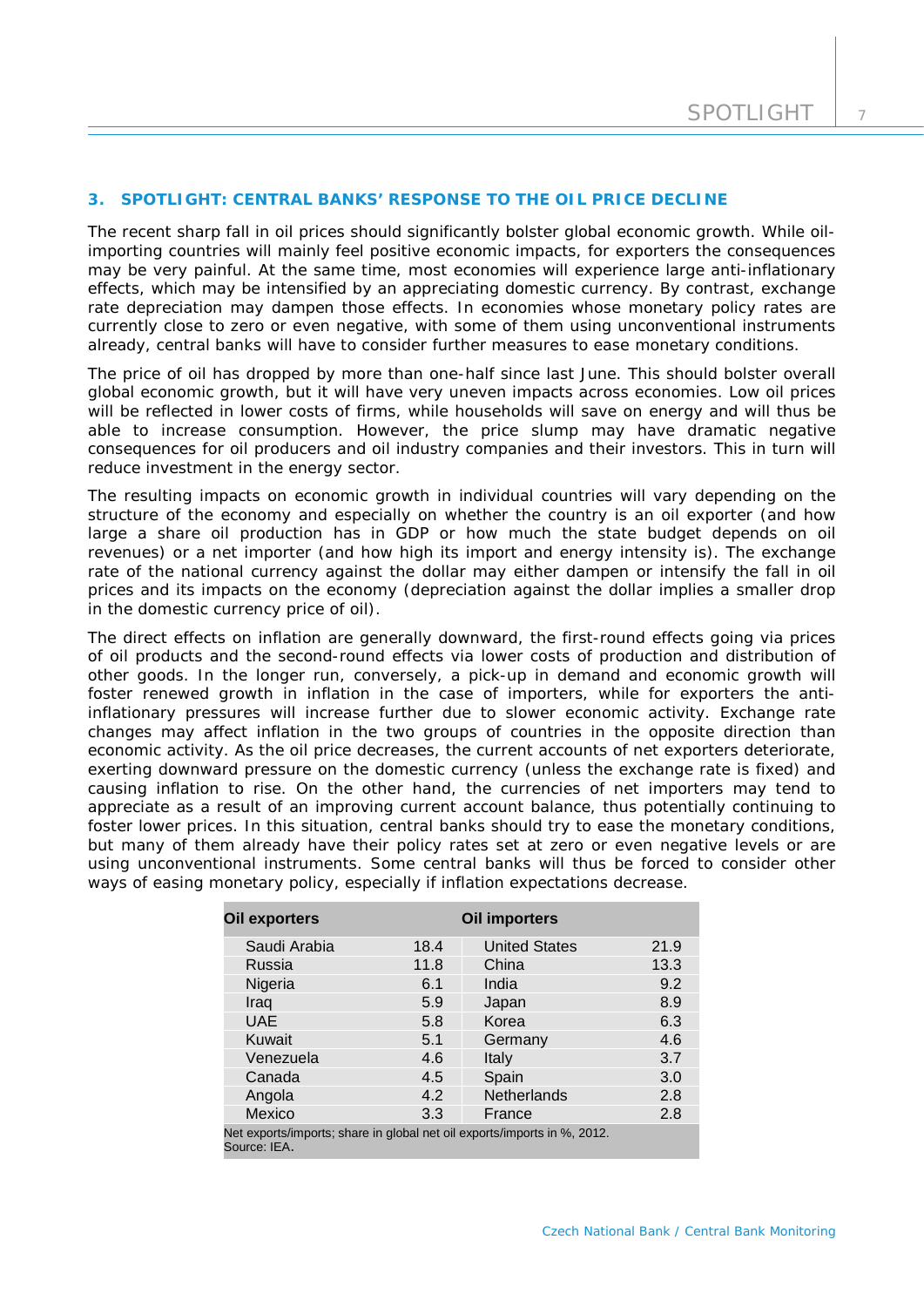There is quite a wide variety of *oil-exporting countries*. The economies most at risk include those which are underdiversified, those where oil revenues account for a large part of GDP and state budget revenues and those which have failed to create sufficient financial reserves in the past. For example, Bahrain, Angola, Venezuela and Nigeria may face severe consequences. By contrast, although Saudi Arabia and Kuwait, for example, are also relatively narrowly focused, they have large budget reserves at their disposal. In Russia, which, as a major exporter, is also hit hard, the economic situation is further complicated by political factors. The major exporters also include Canada and Norway. These inflation-targeting countries will be examined first in the text below.

Although **Norway** with its 2% share of global oil production does not rank among the largest exporters, it is the most important oil and gas producer in Europe and has a high level of oil extraction per capita. Oil and natural gas account for more than one-fifth of GDP and twothirds of exports in the Norwegian economy. Very soon after its oil reserves were discovered this Scandinavian country opted for a model approach involving the development of strategies to avoid the Dutch disease and preserve its wealth for future generations. Norway's investment fund, in which the central bank manages oil industry revenues, is today one of the largest sovereign funds in the world. However, with the oil price decreasing, transfers to the fund are falling to zero and, according to the central bank governor, Norway is approaching the point where some of the fund's returns will have to be used to cover the budget deficit. He also believes that the size of the fund measured as a share of GDP may have peaked.

Despite Norway's responsible approach, its economy will have to cope with the plunge in oil prices, which is worsening the outlook for economic activity. There is a risk of growing unemployment, as around one job in nine is related to the oil industry. However, the situation is being mitigated by gradual depreciation of the Norwegian krone, which has lost one-fifth of its value against the dollar since June. The central bank lowered the monetary policy rate by 0.25 pp to 1.25% in December. Unlike in many European economies, Norwegian monetary policy still has considerable room for manoeuvre. The next monetary policy decision will be made in March. The price of oil has meanwhile dropped further compared to December 2014.



In January, the markets were surprised by a monetary policy easing in **Canada**, where the energy sector accounts for 10% of GDP and 25% of exports. The impacts of the oil price fall are clearly negative for the Canadian economy, even though they are being partly offset by positive effects on consumers and especially by the boost to growth of the U.S. economy, with which Canada has strong links. The falling oil prices are already being reflected in inflation, which dropped to 1.0% in January. The Bank of Canada (BoC) expects inflation to fall further and bottom out just above zero in Q2, but does not rule out a dip into negative territory. The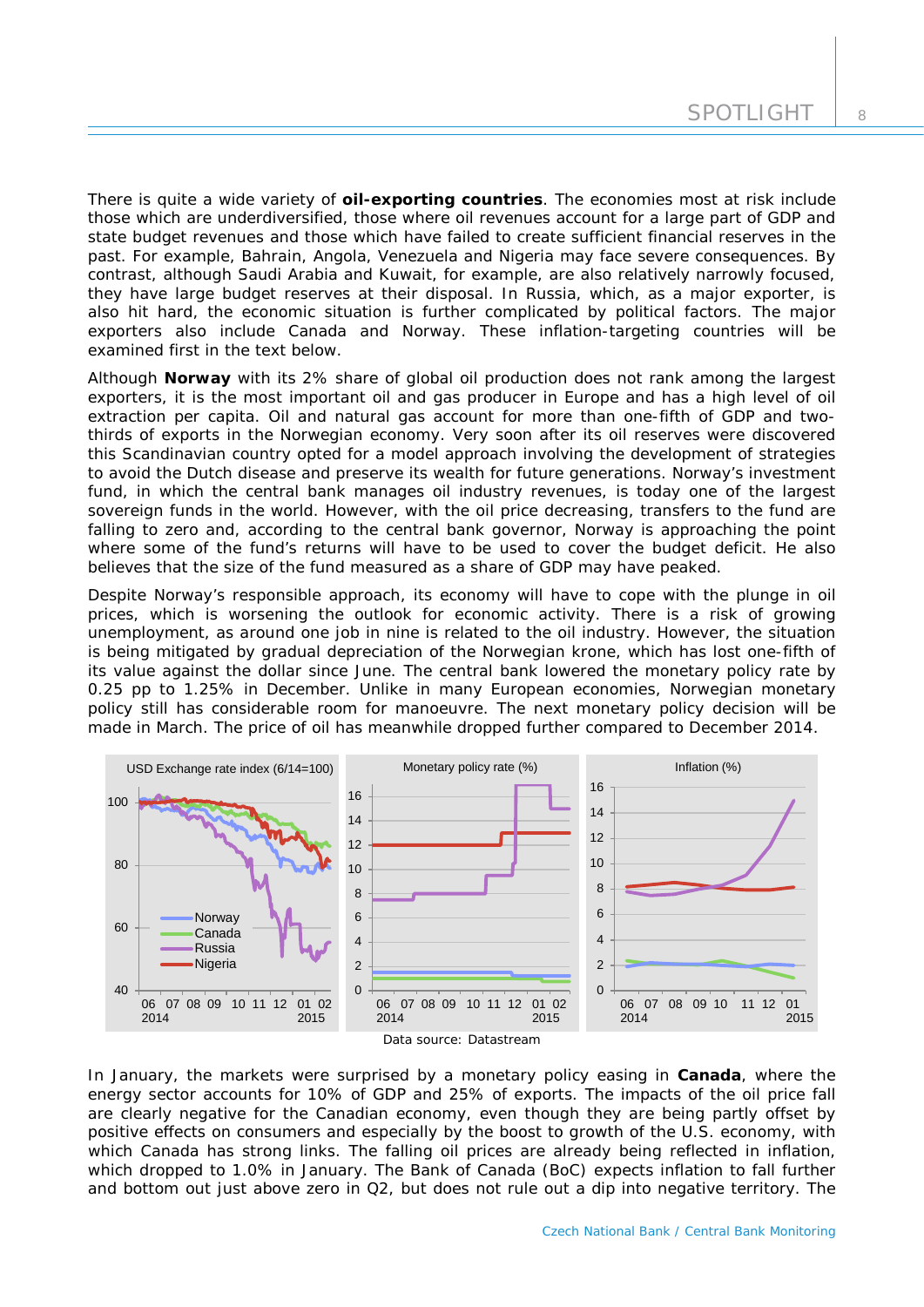BoC considers the lowering of its key rate by 0.25 pp to 0.75% to be insurance against the downside risks, supporting sectoral adjustment of the economy and the return of inflation to the target at the end of 2016. It should also keep inflation expectations firmly anchored.

**Russia** is the second largest global exporter of oil, extracting about 13% of total global production and ranking first in exports of natural gas and oil products. The energy sector accounts for one-quarter of GDP, almost three-quarters of total exports and around one-half of state budget revenues. At the end of last year, the Russian central bank abolished the rouble's fluctuation band and sharply hiked its interest rates (to 17%) to stop the sharp depreciation of the currency, which is pushing prices up, together with restrictions on goods imports. Annual inflation rose to 15% in January and inflation pressures remain high. The central bank nonetheless cut the rate by 2 pp. It announced a switch to inflation targeting with the start of this year, in order to bring inflation down to 4% in 2017.

**Nigeria** accounts for "only" 3% of global production but ranks second among net exporters. Oil plays an important role in its economy, making up around 94% of all exports and 70% of state budget revenues. The central bank (which, however, is not fully independent) has tried to maintain the declared exchange rate of the local currency (the naira). In November it raised its key interest rate from 12% to 13%, but it is no longer able to maintain exchange rate stability with forex reserves fast disappearing. Inflation stood at 8.2% in January. The government has set up a special oil revenue fund, but it has dropped in value from USD 21 billion in 2008 to only USD 3 billion. The room for fiscal expansion is thus very limited. Government organisations are working to increase revenues from non-oil sources.

The oil shock is impacting strongly on socialist **Venezuela**, where oil accounts for 94% of exports and almost one-half of state budget revenues. This South American economy is facing crisis: the country is suffering from shortages of basic goods, shelves are empty, long queues are forming in shops from the early morning hours and there are regular outbreaks of unrest. The monetary system offers three exchange rates: 6.3 bolivar to the dollar for food and medicine and two others (called Sicad I and Sicad II) at 12 and 52 bolivar. In these conditions, however, dollar purchases are subject to many barriers and delays. According to unofficial information, the black market rate is around 190 bolivar to the dollar. As a result of strong pressures, the third exchange rate mentioned above was replaced by a "more market-based" Simadi system in February, whose rate stood at 172 bolivar to the dollar at the end of the month. Inflation was 68.5% in 2014, with prices rising by 5.3% month on month in December alone.

It is obvious that the economic impacts on *oil-importing countries* will be far more positive than those on exporters. The sharp fall in oil prices, which is a positive cost shock, should significantly bolster economic activity in countries dependent on oil imports. For some central bankers, however, the anti-inflationary effect may be more disturbing than ever before, as inflation is very low or even negative in many economies and monetary policy interest rates have reached their lower bound. This particularly applies to the **euro area**, which consumes almost 15% of global oil production. **Japan** also depends heavily on oil imports. Its inflation rate rebounded from zero last year, but this was partly due to an increase in taxes and the plunge in oil prices may undermine the Bank of Japan's efforts to anchor inflation expectations at its 2% target. The situation in both economies is being made easier by depreciation of their currencies. However, the threat of deflation is still present.

Much more favourable outlooks are seen for the **USA** and the **UK**, where voices calling for tighter monetary conditions started to be heard as early as last year. However, a decline in prices of energy commodities can now be seen here as well. While two members of the Bank of England Monetary Policy Committee voted for a rise in interest rates at the end of last year, there has been unanimous agreement this year that rates should be kept at the current level. Given the current anti-inflationary risks, the rise in rates is likely to be postponed.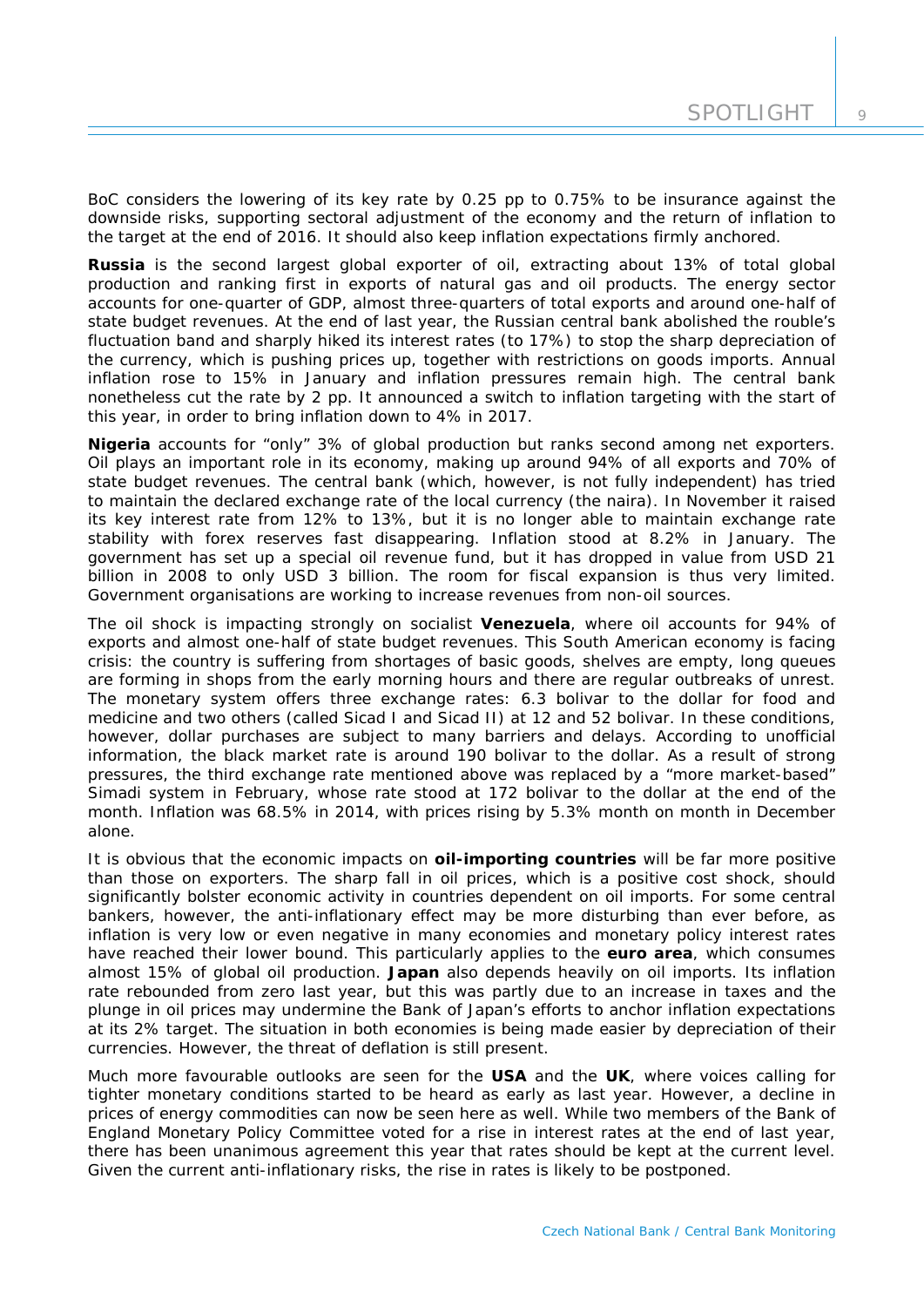Cheap oil should also boost growth in **China**, the second largest consumer in the world, but the impacts will not be evenly spread. Although China is a net importer, it is one of the largest oil producers and the drop in oil prices will have an adverse effect on a significant part of its economy. However, the direct impacts on households and corporations are being offset by state interventions in prices. Overall growth in consumer prices in the economy is very low. Annual inflation dropped to 0.8% in January.



*Data source: Datastream*

**India** ranks fourth in terms of global oil consumption and will benefit significantly from the price developments. Declining costs of total imports will help reduce its current account deficit and budget deficit, which is burdened with subsidies on fuels for households. The falling inflation pressures are gradually passing through to inflation, which has been high in recent months. The Reserve Bank of India has therefore lowered its monetary policy rate twice this year, a move which should further support economic growth in India. Moreover, in February it set a target of reducing inflation below 6% by January 2016, as well as introducing an inflation target of 4% with a tolerance band of  $\pm 2$  pp for financial year 2016–2017 and beyond.